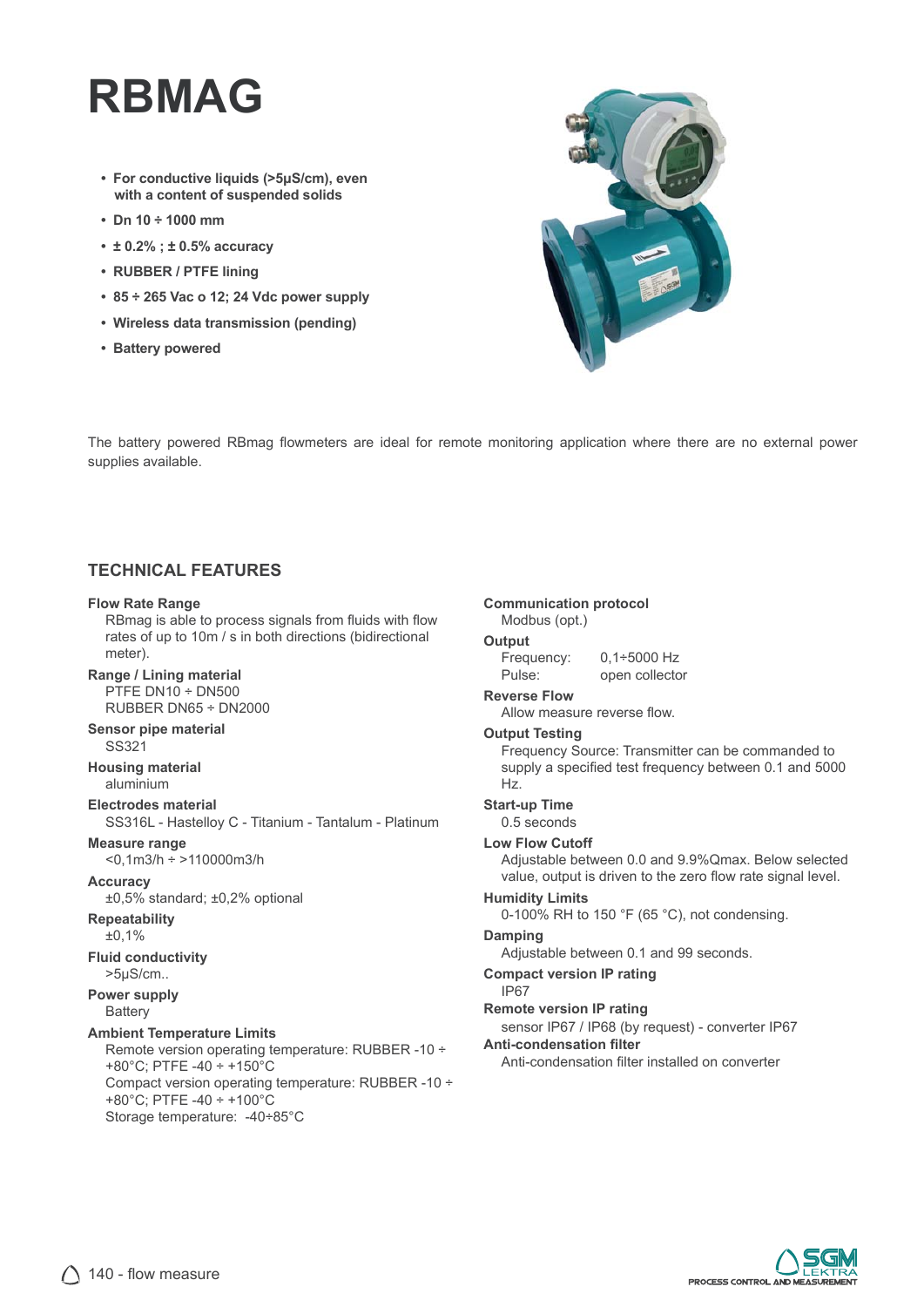



|            |           | PN 16 - PN 40 |            |
|------------|-----------|---------------|------------|
| DN<br>(mm) | A<br>(mm) | в<br>(mm)     | ØD<br>(mm) |
| 10         |           | 295           | 90         |
| 15         |           | 295           | 95         |
| 20         |           | 300           | 105        |
| 25         |           | 300           | 115        |
| 32         | 200       | 315           | 140        |
| 40         |           | 335           | 150        |
| 50         |           | 344           | 165        |
| 65         |           | 360           | 185        |
| 80         |           | 375           | 200        |

|                   |           | <b>PN 10</b>         |            | <b>PN 16</b> |            | <b>PN 40</b>         |            |
|-------------------|-----------|----------------------|------------|--------------|------------|----------------------|------------|
| <b>DN</b><br>(mm) | A<br>(mm) | <sub>R</sub><br>(mm) | ØD<br>(mm) | B<br>(mm)    | ØD<br>(mm) | <sub>R</sub><br>(mm) | ØD<br>(mm) |
| 100               | 250       |                      |            | 400          | 220        | 410                  | 235        |
| 125               | 250       |                      |            | 420          | 250        | 435                  | 270        |
| 150               | 300       |                      |            | 460          | 285        | 468                  | 300        |
| 200               | 350       | 520                  | 340        | 520          | 340        | 538                  | 375        |
| 250               | 450       | 570                  | 395        | 575          | 405        | 598                  | 450        |
| 300               | 500       | 620                  | 445        | 620          | 460        | 648                  | 515        |
| 350               | 550       | 670                  | 505        | 678          | 520        | 708                  | 580        |
| 400               | 600       | 730                  | 565        | 738          | 580        | 778                  | 660        |
| 450               | 600       | 780                  | 615        | 793          | 640        | 816                  | 685        |
| 500               | 600       | 830                  | 670        | 850          | 715        | 870                  | 755        |
| 600               | 600       | 930                  | 780        | 960          | 840        | 985                  | 890        |
| 700               | 700       | 1050                 | 895        | 1080         | 910        |                      |            |
| 800               | 800       | 1165                 | 1015       | 1170         | 1025       |                      |            |
| 900               | 900       | 1270                 | 1115       | 1275         | 1125       |                      |            |
| 1000              | 1000      | 1360                 | 1230       | 1375         | 1255       |                      |            |

# **RBMAG** Battery electromagnetic flowmeter

 For conductive fluids. With sensor pipe in SS321 Medium ambient temperature range: -20° ÷ 75°C Housing protection degree for electronic: IP67

| <b>Version</b>   |                                                                                                                                                                                                              |
|------------------|--------------------------------------------------------------------------------------------------------------------------------------------------------------------------------------------------------------|
| Е                | Remote - accuracy 0,2% (up to DN150) - standard cable length 5m - max 50m)                                                                                                                                   |
| F                | Remote - standard cable length 5m - max 50m)                                                                                                                                                                 |
| W                | Compact - accuracy $0.2\%$ (up to DN150) - max temperature of the fluid 100 $^{\circ}$ C                                                                                                                     |
| Y                | Compact - max temperature of the fluid $100^{\circ}$ C                                                                                                                                                       |
|                  | DN flangia / Pressione max. / Rivestimento (limiti di temperatura del fluido)                                                                                                                                |
| 0010B2           | DN10 / 4.0MPa / PTFE (-40° ÷ +150°C); range 0.14 ÷ 2.9m3/h; standard UNI 1092-1                                                                                                                              |
| 0010E2           | DN10 / 1.6MPa / PTFE (-40° ÷ +150°C); range 0,14 ÷ 2,9m3/h; standard UNI 1092-1                                                                                                                              |
| 0015B2           | DN15 / 4.0MPa / PTFE (-40° ÷ +150°C); range 0,3 ÷ 6m3/h; standard UNI 1092-1                                                                                                                                 |
| 0015E2           | DN15 / 1.6MPa / PTFE (-40° ÷ +150°C); range 0,3 ÷ 6m3/h; standard UNI 1092-1                                                                                                                                 |
| 0020B2           | DN20 / 4.0MPa / PTFE (-40° ÷ +150°C); range 0,5 ÷ 12m3/h; standard UNI 1092-1                                                                                                                                |
| 0020E2           | DN20 / 1.6MPa / PTFE (-40° ÷ +150°C); range 0,5 ÷ 12m3/h; standard UNI 1092-1                                                                                                                                |
| 0025B2           | DN25 / 4.0MPa / PTFE (-40° ÷ +150°C); range 0.6 ÷ 18m3/h; standard UNI 1092-1                                                                                                                                |
| 0025E2           | DN25 / 1.6MPa / PTFE (-40° ÷ +150°C); range 0.6 ÷ 18m3/h; standard UNI 1092-1                                                                                                                                |
| 0032B2           | DN32 / 4.0MPa / PTFE $(-40^{\circ} \div 150^{\circ}$ C); range 1 $\div$ 30m3/h; standard UNI 1092-1                                                                                                          |
| 0032E2           | DN32 / 1.6MPa / PTFE (-40° ÷ +150°C); range 1 ÷ 30m3/h; standard UNI 1092-1                                                                                                                                  |
| 0040B2           | DN40 / 4.0MPa / PTFE (-40° ÷ +150°C); range 1,8 ÷ 42m3/h; standard UNI 1092-1                                                                                                                                |
| 0040E2           | DN40 / 1.6MPa / PTFE (-40° ÷ +150°C); range 1.8 ÷ 42m3/h; standard UNI 1092-1                                                                                                                                |
| 0050B2           | DN50 / 4.0MPa / PTFE $(-40^{\circ} \div 150^{\circ} \text{C})$ ; range 3 $\div 66$ m3/h; standard UNI 1092-1                                                                                                 |
| 0050E2           | DN50 / 1.6MPa / PTFE (-40° ÷ +150°C); range $3 \div 66$ m3/h; standard UNI 1092-1                                                                                                                            |
| 0065B1           | DN65 / 4.0MPa / Neoprene (-10° ÷ +80°C); range 5,8 ÷ 120m3/h; standard UNI 1092-1                                                                                                                            |
| 0065B2           | DN65 / 4.0MPa / PTFE (-40° ÷ +150°C); range 5,8 ÷ 120m3/h; standard UNI 1092-1                                                                                                                               |
| 0065E1           | DN65 / 1.6MPa / Neoprene (-10° ÷ +80°C); range 5,8 ÷ 120m3/h; standard UNI 1092-1                                                                                                                            |
| 0065E2           | DN65 / 1.6MPa / PTFE (-40° ÷ +150°C); range 5,8 ÷ 120m3/h; standard UNI 1092-1                                                                                                                               |
| 0080B1           | DN80 / 4.0MPa / Neoprene (-10 $^{\circ}$ + +80 $^{\circ}$ C); range 8,9 + 180m3/h; standard UNI 1092-1                                                                                                       |
| 0080B2<br>0080E1 | DN80 / 4.0MPa / PTFE $(-40^{\circ} \div 150^{\circ} \text{C})$ ; range 8,9 $\div 180 \text{m}$ 3/h; standard UNI 1092-1<br>DN80 / 1.6MPa / Neoprene (-10° ÷ +80°C); range 8,9 ÷ 180m3/h; standard UNI 1092-1 |
| 0080E2           | DN80 / 1.6MPa / PTFE (-40° ÷ +150°C); range 8,9 ÷ 180m3/h; standard UNI 1092-1                                                                                                                               |
| 0100B1           | DN100 / 4.0MPa / Neoprene (-10° ÷ +80°C); range 11 ÷ 282m3/h; standard UNI 1092-1                                                                                                                            |
| 0100B2           | DN100 / 4.0MPa / PTFE (-40° ÷ +150°C); range 11 ÷ 282m3/h; standard UNI 1092-1                                                                                                                               |
| 0100E1           | DN100 / 1.6MPa / Neoprene (-10° ÷ +80°C); range 11 ÷ 282m3/h; standard UNI 1092-1                                                                                                                            |
| 0100E2           | DN100 / 1.6MPa / PTFE (-40° ÷ +150°C); range 11 ÷ 282m3/h; standard UNI 1092-1                                                                                                                               |
| 0125B1           | DN125 / 4.0MPa / Neoprene (-10° ÷ +80°C); range 20 ÷ 450m3/h; standard UNI 1092-1                                                                                                                            |
| 0125B2           | DN125 / 4.0MPa / PTFE (-40° ÷ +150°C); range 20 ÷ 450m3/h; standard UNI 1092-1                                                                                                                               |
| 0125E1           | DN125 / 1.6MPa / Neoprene (-10° ÷ +80°C); range 20 ÷ 450m3/h; standard UNI 1092-1                                                                                                                            |
| 0125E2           | DN125 / 1.6MPa / PTFE (-40° ÷ +150°C); range 20 ÷ 450m3/h; standard UNI 1092-1                                                                                                                               |
| 0150B1           | DN150 / 4.0MPa / Neoprene (-10° ÷ +80°C); range $30 \div 600$ m3/h; standard UNI 1092-1                                                                                                                      |
| 0150B2           | DN150 / 4.0MPa / PTFE (-40° ÷ +150°C); range 30 ÷ 600m3/h; standard UNI 1092-1                                                                                                                               |
| 0150E1           | DN150 / 1.6MPa / Neoprene (-10° ÷ +80°C); range $30 \div 600$ m3/h; standard UNI 1092-1                                                                                                                      |
| 0150E2           | DN150 / 1.6MPa / PTFE (-40° ÷ +150°C); range 30 ÷ 600m3/h; standard UNI 1092-1                                                                                                                               |
|                  |                                                                                                                                                                                                              |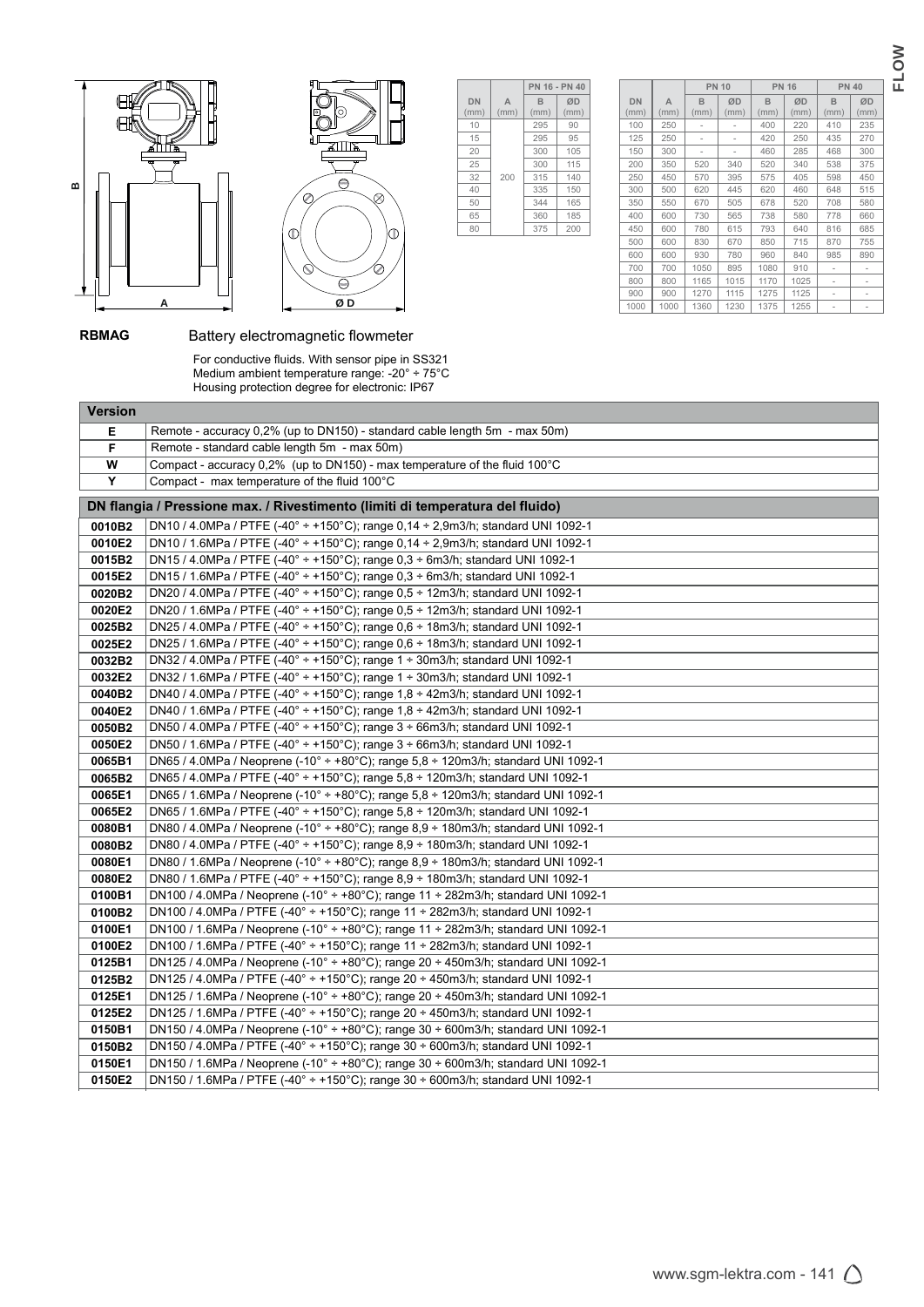| 0200C1              | DN200 / 1.0MPa / Neoprene (-10 $^{\circ}$ + +80 $^{\circ}$ C); range 50 + 1100m3/h; UNI 1092-1 standard                                                                 |
|---------------------|-------------------------------------------------------------------------------------------------------------------------------------------------------------------------|
| 0200C2              | DN200 / 1.0MPa / PTFE $(-40^{\circ} \div 150^{\circ}$ C); range 50 $\div 1100$ m3/h; UNI 1092-1 standard                                                                |
| 0200E1              | DN200 / 1.6MPa / Neoprene (-10° ÷ +80°C); range 50 ÷ 1100m3/h; UNI 1092-1 standard                                                                                      |
| 0200E2              | DN200 / 1.6MPa / PTFE (-40° ÷ +150°C); range 50 ÷ 1100m3/h; UNI 1092-1 standard                                                                                         |
| 0250C1              | DN250 / 1.0MPa / Neoprene (-10° ÷ +80°C); range 85 ÷ 1700m3/h; UNI 1092-1 standard                                                                                      |
| 0250C2              | DN250 / 1.0MPa / PTFE $(-40^{\circ} \div 150^{\circ}$ C); range 85 $\div 1700$ m3/h; UNI 1092-1 standard                                                                |
| 0250E1              | DN250 / 1.6MPa / Neoprene (-10° ÷ +80°C); range 85 ÷ 1700m3/h; UNI 1092-1 standard                                                                                      |
| 0250E2              | DN250 / 1.6MPa / PTFE (-40° ÷ +150°C); range 85 ÷ 1700m3/h; UNI 1092-1 standard                                                                                         |
| 0300C1              | DN300 / 1.0MPa / Neoprene (-10° ÷ +80°C); range 110 ÷ 2400m3/h; UNI 1092-1 standard                                                                                     |
| 0300C2              | DN300 / 1.0MPa / PTFE (-40° ÷ +150°C); range 110 ÷ 2400m3/h; UNI 1092-1 standard                                                                                        |
| 0300E1              | DN300 / 1.6MPa / Neoprene (-10° ÷ +80°C); range 110 ÷ 2400m3/h; UNI 1092-1 standard                                                                                     |
| 0300E2              | DN300 / 1.6MPa / PTFE (-40° ÷ +150°C); range 110 ÷ 2400m3/h; UNI 1092-1 standard                                                                                        |
| 0350C1              | DN350 / 1.0MPa / Neoprene (-10° ÷ +80°C); range 180 ÷ 3300m3/h; UNI 1092-1 standard                                                                                     |
| 0350C2              | DN350 / 1.0MPa / PTFE (-40° ÷ +150°C); range 180 ÷ 3300m3/h; UNI 1092-1 standard                                                                                        |
| 0350E1              | DN350 / 1.6MPa / Neoprene (-10° ÷ +80°C); range 180 ÷ 3300m3/h; UNI 1092-1 standard                                                                                     |
| 0350E2              | DN350 / 1.6MPa / PTFE (-40° ÷ +150°C); range 180 ÷ 3300m3/h; UNI 1092-1 standard                                                                                        |
| 0400C1              | DN400 / 1.0MPa / Neoprene (-10° ÷ +80°C); range 220 ÷ 4200m3/h; UNI 1092-1 standard                                                                                     |
| 0400C2              | DN400 / 1.0MPa / PTFE (-40° ÷ +150°C); range 220 ÷ 4200m3/h; UNI 1092-1 standard                                                                                        |
| 0400E1              | DN400 / 1.6MPa / Neoprene (-10° ÷ +80°C); range 220 ÷ 4200m3/h; UNI 1092-1 standard                                                                                     |
| 0400E2              | DN400 / 1.6MPa / PTFE (-40° ÷ +150°C); range 220 ÷ 4200m3/h; UNI 1092-1 standard                                                                                        |
| 0450C1              | DN450 / 1.0MPa / Neoprene (-10° ÷ +80°C); range 270÷ 5400m3/h; UNI 1092-1 standard                                                                                      |
| 0450C2              | DN450 / 1.0MPa / PTFE (-40° ÷ +150°C); range 270÷ 5400m3/h; UNI 1092-1 standard                                                                                         |
| 0450E1              | DN450 / 1.6MPa / Neoprene (-10° ÷ +80°C); range 270÷ 5400m3/h; UNI 1092-1 standard                                                                                      |
| 0450E2              | DN450 / 1.6MPa / PTFE (-40° ÷ +150°C); range 270÷ 5400m3/h; UNI 1092-1 standard                                                                                         |
| 0500C1              | DN500 / 1.0MPa / Neoprene (-10° ÷ +80°C); range $320 \div 6600$ m3/h; UNI 1092-1 standard                                                                               |
| 0500C2              | DN500 / 1.0MPa / PTFE (-40° ÷ +150°C); range 320 ÷ 6600m3/h; UNI 1092-1 standard                                                                                        |
| 0500E1<br>0500E2    | DN500 / 1.6MPa / Neoprene (-10° ÷ +80°C); range 320 ÷ 6600m3/h; UNI 1092-1 standard<br>DN500 / 1.6MPa / PTFE (-40° ÷ +150°C); range 320 ÷ 6600m3/h; UNI 1092-1 standard |
| 0600C1              | DN600 / 1.0MPa / Neoprene (-10° ÷ +80°C); range 490 ÷ 9600m3/h; UNI 1092-1 standard                                                                                     |
| 0700C1              | DN700 / 1.0MPa / Neoprene (-10° ÷ +80°C); range 680 ÷ 13500m3/h; UNI 1092-1 standard                                                                                    |
|                     |                                                                                                                                                                         |
|                     |                                                                                                                                                                         |
| 0800C1              | DN800 / 1.0MPa / Neoprene (-10° ÷ +80°C); range 900 ÷ 18000m3/h; UNI 1092-1 standard                                                                                    |
| 0900C1              | DN900 / 1.0MPa / Neoprene (-10° ÷ +80°C); range 1200 ÷ 22500m3/h; UNI 1092-1 standard                                                                                   |
| 1000C1              | DN1000 / 1.0MPa / Neoprene (-10° ÷ +80°C); (-10° ÷ +80°C); range 1450 ÷ 28000m3/h; UNI 1092-1 standard                                                                  |
|                     | <b>Process connection</b>                                                                                                                                               |
| в                   | DIN (UNI 1092-1) flange                                                                                                                                                 |
| D                   | ANSI flange (price on request)                                                                                                                                          |
| z                   | Special                                                                                                                                                                 |
|                     | <b>Electrodes material</b>                                                                                                                                              |
| 1                   | SS316L Stainless steel                                                                                                                                                  |
| 3                   | Hastelloy C                                                                                                                                                             |
| 4                   | Titanium                                                                                                                                                                |
| 5                   | Tantalum                                                                                                                                                                |
| 6                   | Platinum                                                                                                                                                                |
| <b>Power supply</b> |                                                                                                                                                                         |
| D                   | Battery - 5 years life                                                                                                                                                  |
| <b>Accessories</b>  |                                                                                                                                                                         |
| 0                   | None                                                                                                                                                                    |
| 1                   | 316SS or Hastelloy C grounding rings for plastic pipe installation (price on request)                                                                                   |
| 3                   | 3rd electrode - price on request                                                                                                                                        |
|                     |                                                                                                                                                                         |
| <b>Output</b>       |                                                                                                                                                                         |
| А                   | Pulse output                                                                                                                                                            |
| E                   | Pulse output + MODBUS                                                                                                                                                   |
|                     | <b>Pipe protection degree</b>                                                                                                                                           |
| 1<br>$\mathbf 2$    | IP67<br>IP68 (only for remote version)                                                                                                                                  |